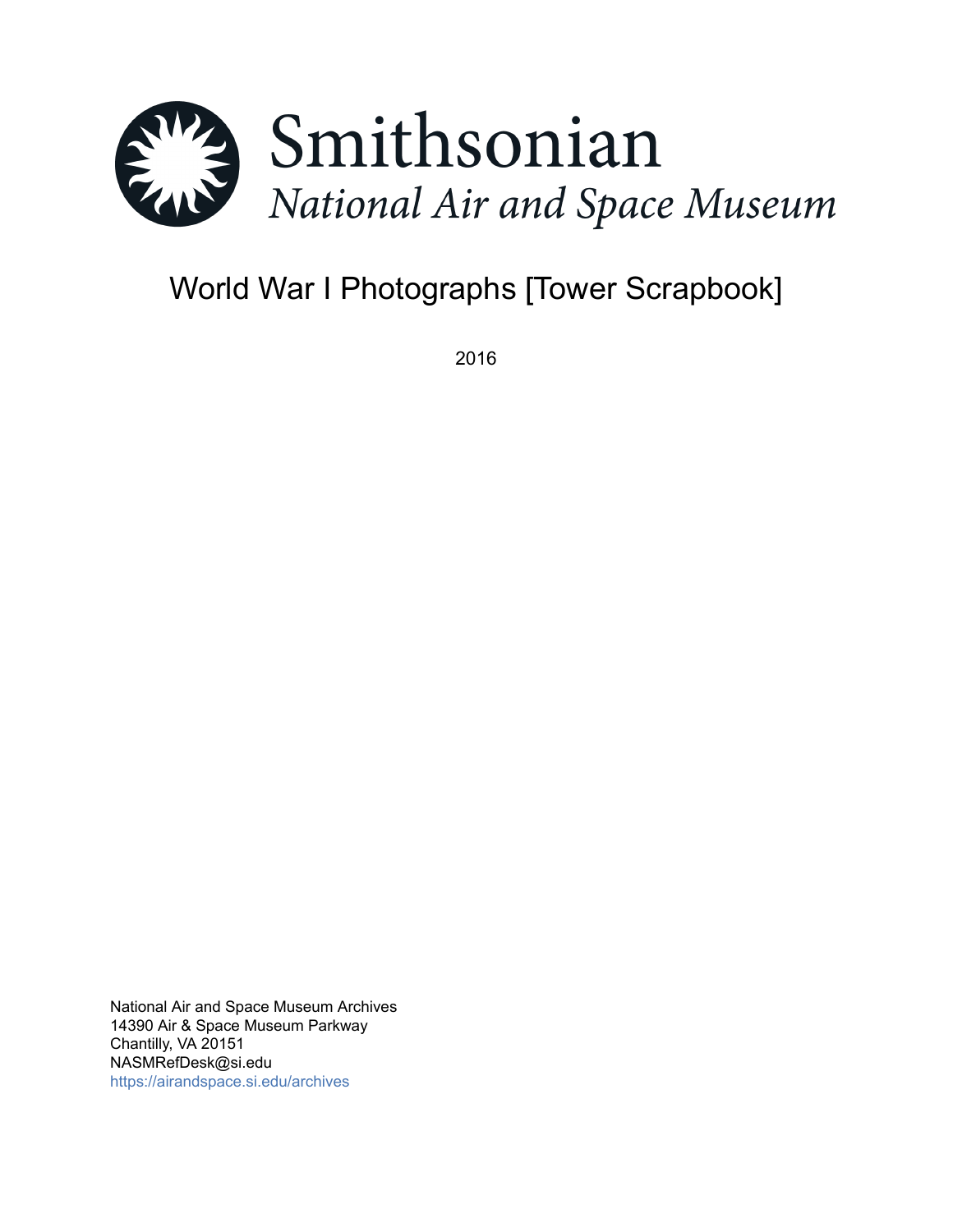# **Table of Contents**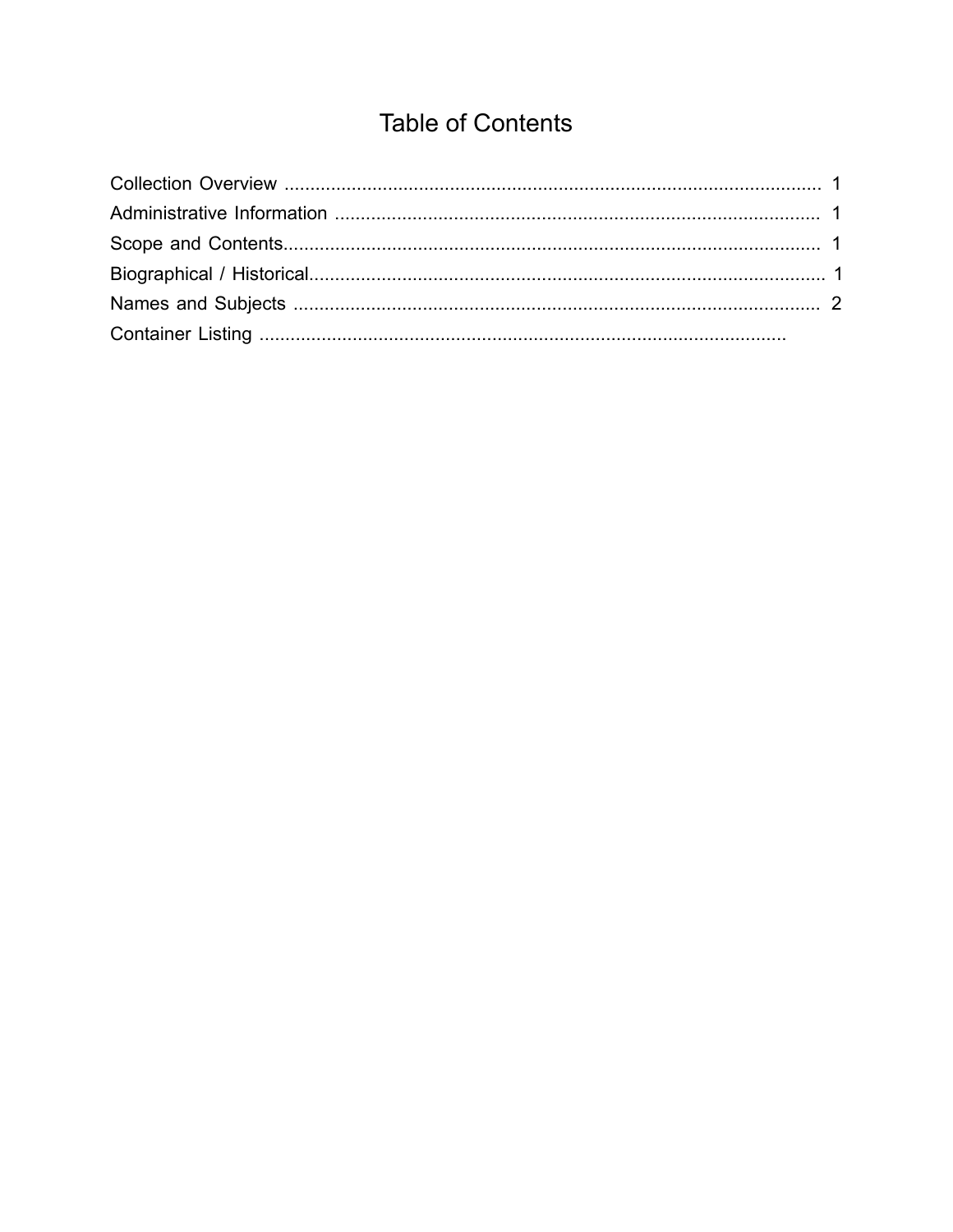| <b>Repository:</b>         | National Air and Space Museum Archives              |
|----------------------------|-----------------------------------------------------|
| Title:                     | World War I Photographs [Tower Scrapbook]           |
| Date:                      | (bulk 1915-1918)                                    |
| Identifier:                | NASM XXXX 1184                                      |
| Extent:                    | 0.05 Cubic feet ((1 folder))                        |
| Language:                  | English.                                            |
| <b>Digital</b><br>Content: | Image(s): World War I Photographs [Tower Scrapbook] |

### <span id="page-2-0"></span>**Collection Overview**

# <span id="page-2-1"></span>**Administrative Information**

#### Acquisition Information

Colonel Roderick Tower [?], gift, unknown date, NASM.XXXX.1184

#### Preferred Citation

World War I Photographs [Tower Scrapbook], Acc. XXXX-1184, National Air and Space Museum, Smithsonian Institution.

#### **Restrictions**

No restrictions on access.

#### Conditions Governing Use

Material is subject to Smithsonian Terms of Use. Should you wish to use NASM material in any medium, please submit an Application for Permission to Reproduce NASM Material, available at [Permissions Requests](http://airandspace.si.edu/permissions)

# <span id="page-2-3"></span>**Biographical / Historical**

Roderick Tower (1892-1961) was the son of Charlemagne Tower, Jr., an United States Ambassador to Russia and Germany. He was a World War I aviator who trained with Quentin Roosevelt at Mineola Air Field on Long Island, New York. After the war, Tower was briefly married to Flora Payne Whitney, who had been engaged to Quentin Roosevelt before World War I. Tower was later both a stock and oil broker.

# <span id="page-2-2"></span>**Scope and Contents**

This collection consists of 18 images evidently copied from Tower's personal scrapbook which was loaned to the National Air Museum at some point. The images show equipment, aircraft, and personnel of the United States Air Service during World War I. The images include shots from the following bases: Chanute Field, Illinois; Hazelhurst Field, New York; and Roosevelt Field, New York. Aircraft include: Curtiss JN-4D